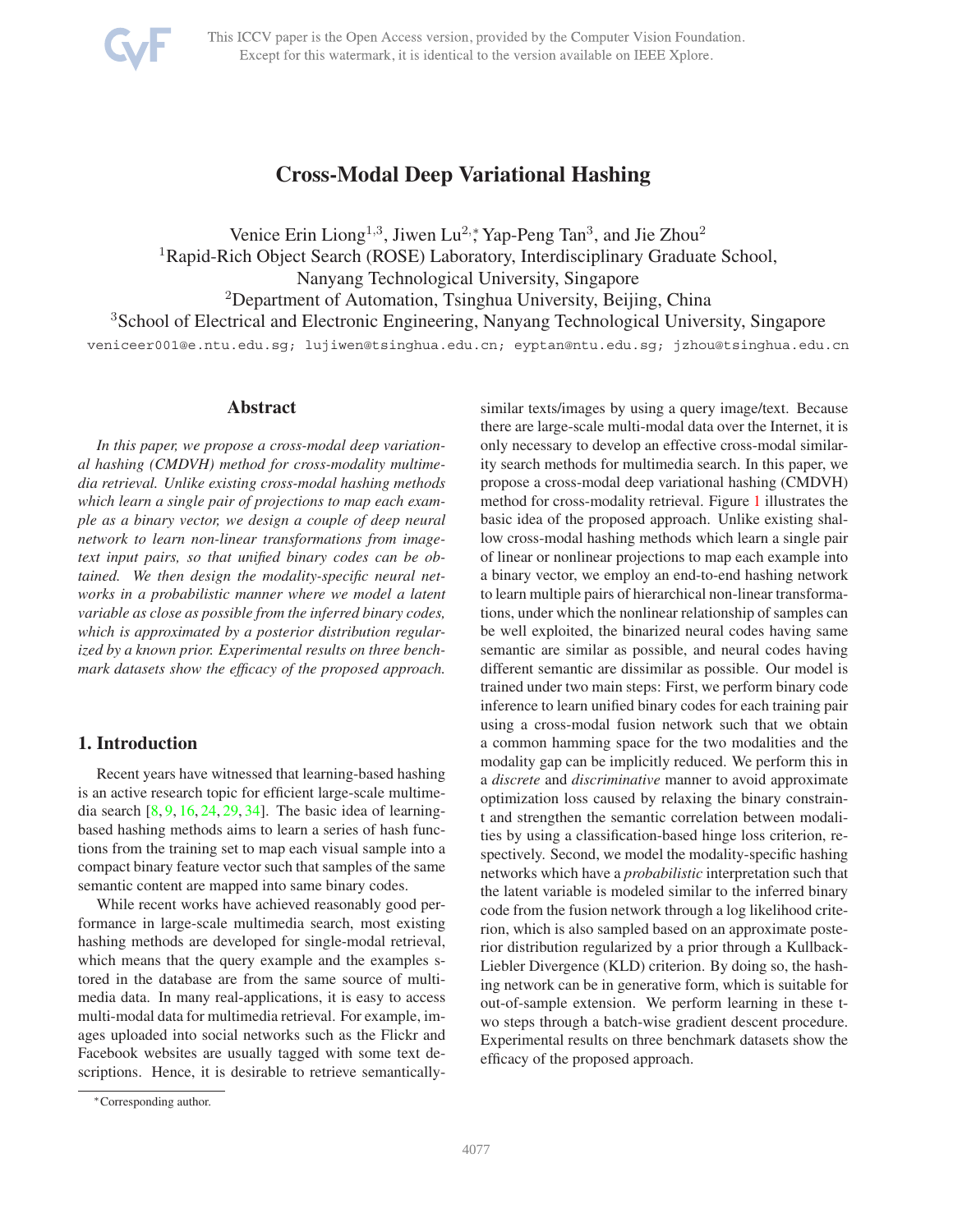<span id="page-1-1"></span>

<span id="page-1-0"></span>Figure 1. The basic idea of our proposed approach for cross-modality multimedia retrieval. Given a gallery set represented by two modalities (image and text), we learn a fusion hashing network and a joint binary code matrix, simultaneously. We learn them using an alternative optimization procedure. First, we infer the binary codes in discrete manner such that we exploit label information through a classification based hinge-loss criterion. Second, we minimize the loss between neural code and binary code by performing end-to-end deep training via backpropagation to learn the parameters of the each network. This is done iteratively until convergence. Once the inferred binary codes are learned, we learn modality-specific hashing networks (one for each modality) such that a latent variable is modeled based on two criterions. First, given the image-text pair, the latent variable is forced to be similar as possible to the inferred binary code from the fusion network through a negative log likelihood criterion. Second, the latent variable is also modeled such that approximated posterior distribution in the form of Multivariate Gaussian is close to prior regularized by the KL-divergence criterion. During retrieval, given a query, we extract the query binary code using the learned modality-specific hashing network and obtain the most similar binary codes from the gallery (learned B) which are indexed to retrieve the most relevant images.

# **2. Related Work**

**Cross-Modal Retrieval**: Unlike single-modal retrieval where both the query example and the database are from the same modality, the key idea of cross-modal retrieval is to retrieve samples from another modality which is different from that of the query example but share similar semantics. Typically, cross-modal multimedia retrieval perform two main tasks: 1) retrieval of text documents by using a given query image, and 2) retrieval of images by using a given query text or tag. In recent years, several methods have been proposed for cross-modal retrieval, where the objective is to learn a common subspace between images and text [\[22,](#page-8-6) [31\]](#page-8-7) to model the correlations. For example, Rasiwasia *et al.* [\[22\]](#page-8-6) used canonical component analysis (CCA) to map both text documents and images into a latent space. Wang *et al.* [\[31\]](#page-8-7) learned a coupled feature space method to select the most relevant and discriminative features for cross-modal matching. Gong *et. al.* [\[7\]](#page-8-8) performed nonlinear kernel embedding followed by a linear dimensionality reduction and CCA for content-based retrieval and tagimage search. Kang *et. al.* [\[11\]](#page-8-9) proposed a feature learning approach for cross-media matching by jointly learning consistent features for each modality in a supervised manner. More recently, Wang *et al.* [\[30\]](#page-8-10) employed a feature selection scheme using multimodal-graph to represent the similarity between modalities. These retrieval methods usually perform cross-modal matching with high-dimensional features, hence are not suitable for large-scale search due to the scalability issue. Therefore, hashing is a more desirable choice for cross-modal retrieval.

**Shallow Cross-Modal Hashing**: In recent years, several cross-modal hashing methods have also been proposed in the literature, and most studies are in shallow form in which it only performs a single-layer of linear or nonlinear transformation. These can be classified into two types: *unsupervised* [\[5,](#page-8-11) [28,](#page-8-12) [37\]](#page-8-13) and *supervised* [\[1,](#page-8-14) [17,](#page-8-15) [35,](#page-8-16) [36\]](#page-8-17). Unsupervised methods utilize co-occurence information such that only the image-text pairs which occured in the same article are known to be of similar semantic. For example, Kumar *et al.* [\[14\]](#page-8-18) presented a cross-modal spectral hashing method so that the cross-modality similarity is also preserved in the learned hash functions. Zhu *et al.* [\[38\]](#page-8-19) learned a common latent space by preserving the similarity between the example to the  $k$ -nearest centroids in each modality and cross-modality. Zhou *et al.* [\[37\]](#page-8-13) obtained a unified binary from a latent space learning method by using sparse coding and matrix factorization in the common space. Ding *et.al.* [\[5\]](#page-8-11) learned a unified binary code in the training stage by performing matrix factorization with latent factor model. Supervised methods utilize seman-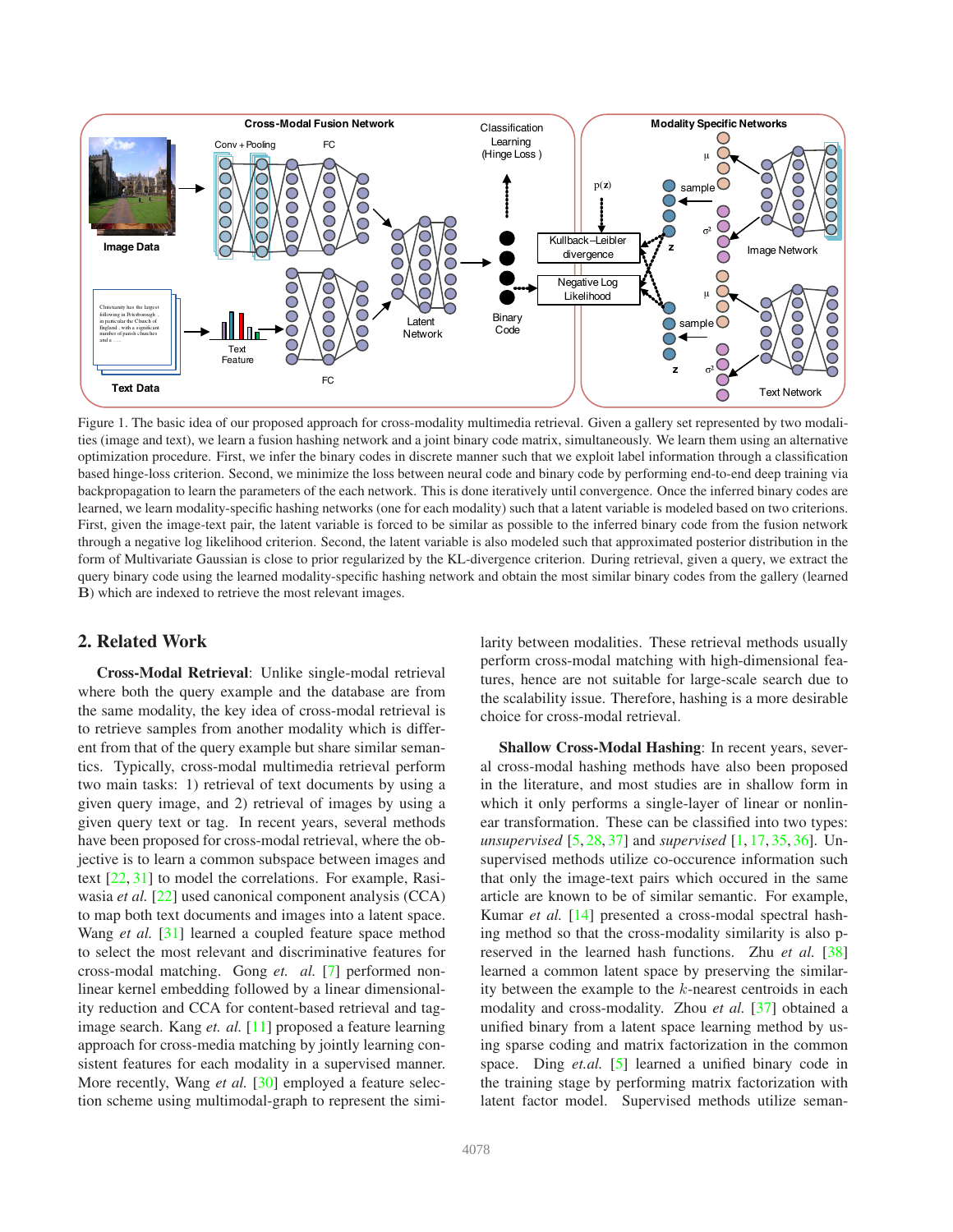<span id="page-2-0"></span>tic labels to enhance the correlation of cross-modal data. For example, Brostein *et al.* [\[1\]](#page-8-14) presented a crossmodal hashing method by preserving the intra-class similarity through eigen-decomposition and boosting. Zhang *et al.* [\[36\]](#page-8-17) performed semantic correlation maximization using label information to learn a modality-specific transformations which maximizes the correlation between modalities. Lin *et.al.* [\[17\]](#page-8-15) learned a unified binary code by modeling them in a probability distribution in a supervised manner and performed kernel-embedding to learn the hashing functions. Xu *et.al.* [\[35\]](#page-8-16) also learned a unified binary code and used a linear classifier to exploit the label information.

Unlike these methods which learn a pair of linear/nonlinear projections for hash functions learning, we employ hashing networks to learn multiple pairs of hierarchical non-linear transformations, so that the nonlinear relationship of samples and the relationship of samples from different modalities can be well exploited. Cross-modal hashing methods can also be classified as learning a joint binary code or separate binary codes during training. Several recent works learned unified binary codes [\[5,](#page-8-11)[17,](#page-8-15)[35,](#page-8-16)[37\]](#page-8-13) and these methods generally showed better performance because by learning a single discriminative and efficient binary code, the modality gap between the hashing functions are implicitly reduced. Hence, we also perform a shared binary code learning strategy in our hash function learning procedure, then perform modality-specific hash function learning to have a generative model.

**Deep Cross-Modal Hashing**: Over the past few years, a variety of deep learning algorithms have been proposed in machine learning, and some of them were successfully applied to many computer vision applications such as in object detection and recognition  $[13, 25]$  $[13, 25]$ . While there are now also studies that perform deep learning for crossmodal retrieval [\[21,](#page-8-22)[27,](#page-8-23)[32,](#page-8-24)[33\]](#page-8-25) they are not suitable for largescale search due to its high dimension and large storage requirement. Only few works have performed deep learning for cross-modal hashing. For example, Masci *et al.* [\[19\]](#page-8-26) learned a similarity preserving network for cross-modalities through a coupled siamese network with hinge loss. However this does not consider the binary constraints during training, and simply performs binarization after training. Cao *et al.* [\[3\]](#page-8-27) designed a stacked auto-encoder architecture to jointly maximize the feature and semantic correlation across modalities. However, this work does not perform end-to-end learning which may limit the discriminative representation of data samples, particularly in images. Jiang *et al.* [\[10\]](#page-8-28) performed an end-to-end deep learning framework with a negative log likelihood criterion to preserve the similarity between real-value representations having the same class. However, their training model performs similarity preservation on real-value codes and not binary codes which are used for the actual retrieval during testing. Another work from Cao *et al.* [\[2\]](#page-8-29) learned a visual semantic fusion network with cosine hinge loss, to obtain the binary codes and learned modality-specific deep networks to obtain the hashing functions. However, a metric-based approach may not fully utilize the label information during training.

## **3. Cross-Modal Deep Variational Hashing**

We propose an end-to-end deep architecture for crossmodal hashing such that we are able to implicitly maximize the correlation between the two modalities given image-text training data pairs and its corresponding label information. Our implementation composes of a fusion network for binary code inference that learns binary codes from image and text data discretely and discriminatively, and a generative modality-specific network to encode the image/text sample to representative binary codes. We now present these networks and how to perform optimization in the proceeding subsections.

**Cross-Modal Fusion Network:** Let  $X_u$  =<br>  $X_{u,2}, \cdots, X_{u,N}$   $\in$   $\mathbb{R}^{d_u \times N}$  and  $X_v$  =  $[\mathbf{x}_{u1}, \mathbf{x}_{u2}, \cdots, \mathbf{x}_{uN}] \in$  $d_u \times N$  and  $\mathbf{X}_v$  =  $\left[\mathbf{x}_{v1}, \mathbf{x}_{v2}, \cdots, \mathbf{x}_{vN}\right] \in \mathbb{R}^{d_v \times N}$  be the training sets from different modalities, where  $u$  and  $v$  represent two different modalities,  $N$  is the number of training samples in each modality, and  $\mathbb{R}^{d_u}$  and  $\mathbb{R}^{d_v}$  are the feature dimension for each sample in modalities  $u$  and  $v$ , respectively. Our fusion network aims to transform the cross-modal sample pair into a compact binary feature vector as follows:

$$
f_{u,v} : (\mathbb{R}^{d_u}, \mathbb{R}^{d_v}) \to \{-1,1\}^K
$$
 (1)

where  $K$  is the length of the binary feature vector. Specifically, for image and text as the modality pairs, the fusion network would comprise of convolution, pooling layers and FC layers with parameters  $\theta_u$  to process the images, and FC layers with parameter  $\theta_v$  to process the text data. To combine the output of two networks, we create a latent network which composes of FC layers with parameters  $\theta_w$ . The input and output of the latent layer would be as follows:

$$
w = s(f_u(\mathbf{X}_u, \theta_u) + f_v(\mathbf{X}_v, \theta_v))
$$
 (2)

$$
\mathbf{h} = f_w(w, \theta_w) \tag{3}
$$

where  $f_u$ ,  $f_v$  and  $f_w$  are the image, text and latent network functions, respectively, and  $s(·)$  is the non-linear activation function. The output of the fusion network would then be  $h \in \mathbb{R}^{1 \times K}$ . We let the output for the whole training set of the fusion network be  $\mathbf{H} \in \mathbb{R}^{N \times K}$ , the learned binary code matrix be  $\mathbf{B} = [\mathbf{b}_1, \mathbf{b}_2, \cdots, \mathbf{b}_N] \in \{-1, 1\}^{N \times K}$ , the label data be defined as  $\mathbf{Y} = [\mathbf{y}_1, \mathbf{y}_2, \cdots, \mathbf{y}_N] \in \{1, 0\}^{N \times C}$ where  $y_{n,i} = 1$  if the *n*-th sample belongs to class *j* and 0 otherwise, and a multi-class projection matrix be defined as  $\mathbf{M} = [\mathbf{m}_1, \mathbf{m}_2, \cdots, \mathbf{m}_C] \in \mathbb{R}^{\tilde{K} \times C}$ . We learn the binary code and network parameters in a discrete manner such that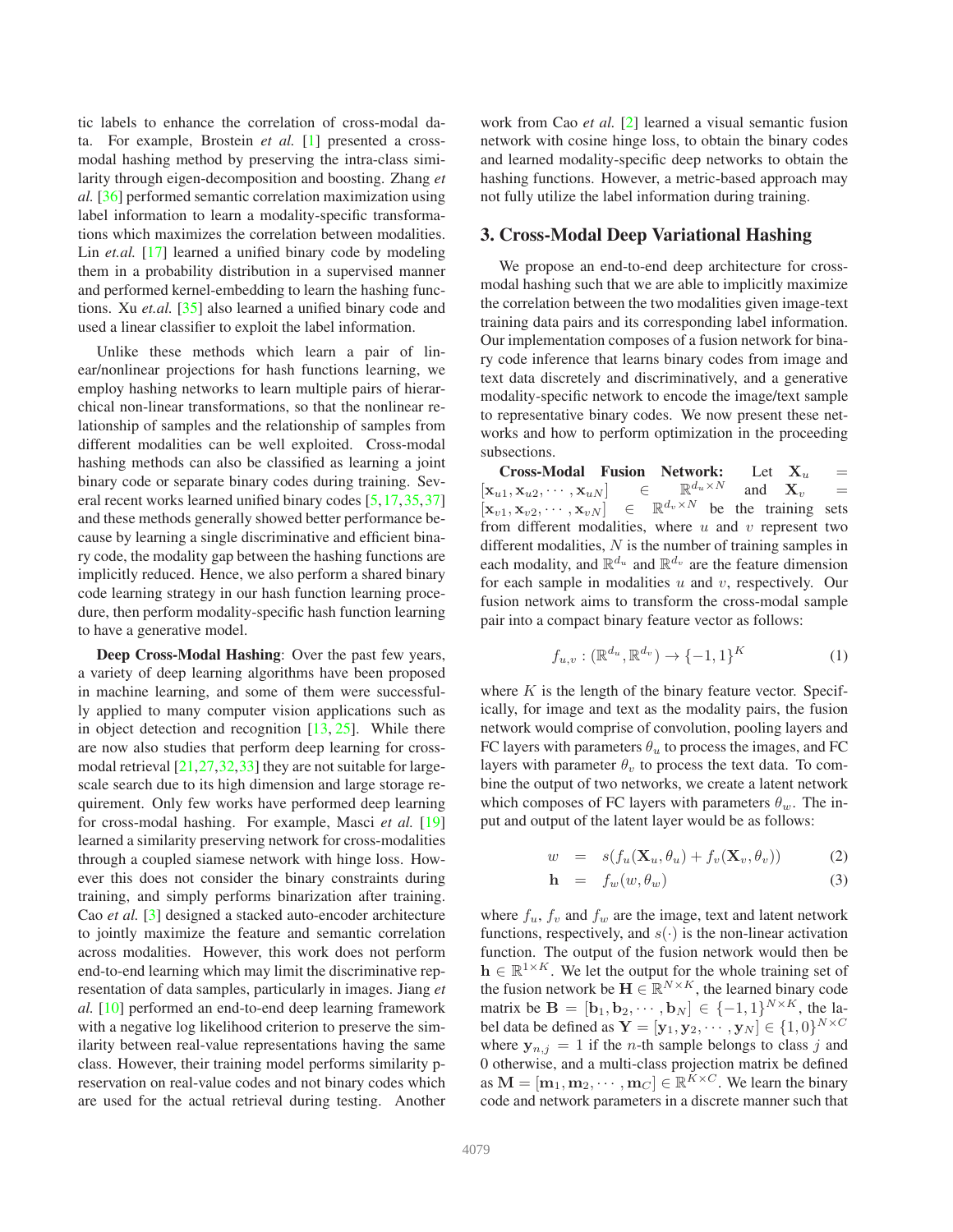<span id="page-3-8"></span>we preserve the binary property and avoid the approximation loss caused by relaxation, but also learn discriminative binary codes that are semantically correlated. This can be done by the following optimization procedure:

<span id="page-3-0"></span>
$$
\min_{\mathbf{B}, \mathbf{M}, \theta_u, \theta_v, \theta_w} J = J_1 + \lambda J_2
$$
\n
$$
= ||\mathbf{M}||_F^2 + \sum_{n}^{N} \xi_n + \lambda (||\mathbf{B} - \mathbf{H}||_F^2)
$$
\n
$$
\forall n, j \ \mathbf{y}_{n,j}(\mathbf{m}_j^\top \mathbf{b}_n) \ge 1 - \xi_n
$$
\n
$$
\forall n \ \mathbf{b}_n = \{-1, 1\}
$$
\n(4)

where  $J_1$  minimizes the multi-classification loss formed from the hinge loss between the label information and binary code so that samples that are semantically relevant(irrelevant) have similar(dissimilar) binary codes as much as possible.  $J_2$  minimizes quantization loss between the real-value code and binary code such that the energy of the samples can be well-preserved in the hashing network. Here,  $\xi_n \geq 0$  is the slack variable and  $\lambda$  is a constant parameter to balance the effect of the two parameters.

The optimization problem in [\(4\)](#page-3-0) is non-convex due to the binary constraints, which makes it difficult to solve. However, it can be addressed using an iterative approach where we keep other variables fixed and solve one alternatively and iteratively. We learn the binary code, multi-class projection matrix and network parameters  $\theta = {\theta_u, \theta_v, \theta_w}$  as follows:

*Update* **M** *with fixed* **B** *and*  $\theta$ : We are left with a support vector machine (SVM) formulation which can be solved through a standard solver<sup>[1](#page-3-1)</sup> to learn the classification matrix M.

*Update* **B** *with fixed* **M** *and*  $\theta$ *:* We perform a discrete optimization technique and simplify [\(4\)](#page-3-0) as follows to learn  $\mathbf{B}$ 

<span id="page-3-2"></span>
$$
\min_{\mathbf{b}_n} J(\mathbf{b}_n) = -\sum_{j=1}^C \mathbf{m}_{c_n,j}^\top \mathbf{b}_n \n+ \lambda \|\mathbf{b}_n - \mathbf{h}_n\|_F^2 \n\text{subject to} \qquad \mathbf{b}_n \in \{-1, 1\}^{1 \times K} \tag{5}
$$

[\(5\)](#page-3-2) is a binary quadratic problem that can be solved through a linear gradient technique similar to [\[18\]](#page-8-30). We obtain a closed-form solution as follows:

<span id="page-3-3"></span>
$$
\mathbf{b}_n = \text{sgn}(\mathbf{y}_n \mathbf{M}^\top + \lambda \mathbf{h}_n) \tag{6}
$$

*Update*  $\theta$  *with fixed* **M** *and* **B**: We obtain the resulting formulation:

<span id="page-3-5"></span>
$$
\min_{\theta} J(\theta) = \lambda \|\mathbf{B} - \mathbf{H}\|_{F}^{2} \tag{7}
$$

**Algorithm 1:** CMDVH - cross-modal fusion network **Input**: Training set  $X_u$  and  $X_v$ , network learning parameters, iterative number  $Iter$ , objective function parameter  $\lambda$  and convergence error  $\epsilon$ . **Output**: unified binary code matrix B **Step 1 (Initialization):** 1.1 Initialize image, text and latent network parameters (see Implementation details) 1.2 Initialize binary code B, randomly and zero-centered. **Step 2 (Fusion Network and Binary Code Learning): for**  $t = 1, 2, \cdots$ , *Iter* **do** - Compute H using the initial fusion network. **2.1 (Classification Step):** - Obtain M by solving the SVM formulation in [\(4\)](#page-3-0). **2.2 (Binary Code Learning Step):** - Obtain B according to [\(6\)](#page-3-3). **2.3 (Hash Function Learning Step):** - Obtain the top-layer gradients according to [\(8\)](#page-3-4). - Perform back propagation for the image, text and latent network. - Calculate  $J_t$  using [\(4\)](#page-3-0). If  $t > 1$  and  $|J_t - J_{t-1}| < \varepsilon$ . **end Return:** B.

We employ the batch-wise gradient descent method to learn parameters for the latent network and image/text networks. The gradient of  $J$  in [\(7\)](#page-3-5) with respect to the neural code representation are as follows:

<span id="page-3-4"></span>
$$
\frac{\partial J}{\partial \mathbf{H}} = -2\lambda(\mathbf{B} - \mathbf{H})\tag{8}
$$

For each layer of the network, the gradients can easily be computed through the chain rule during backpropagation. The parameters of the networks are updated using these gradients based on a given learning rate, momentum and weight decay. **Algorithm 1** summarizes the detailed procedure of our the cross-modal fusion network of our CMDVH.

**Modality-Specific Networks:** After learning a representative binary code for the training cross-modal pairs from a fusion network, we can now learn generative modality-specific networks for encoding out-of-sample input. The aim of modality-specific networks is to directly map each cross-modal sample pair into similar binary code inferred from the fusion network as follows :

<span id="page-3-7"></span>
$$
g_u: \mathbb{R}^{d_u} \to \{-1, 1\}^K, \quad g_v: \mathbb{R}^{d_v} \to \{-1, 1\}^K
$$
 (9)

Inspired by the success of variational encoders [\[12\]](#page-8-31), we employ a probabilistic interpretation for the modality-specific network to make it more general and suitable for out-ofsample extension. We assume that the output data is generated by a latent variable, z, sampled from a conditional distribution. Given data  $x_{\ast i}^2$  $x_{\ast i}^2$ , we assume that the latent

<span id="page-3-1"></span><sup>&</sup>lt;sup>1</sup>we use LibSVM: http://www.csie.ntu.edu.tw/ cjlin/libsvm/

<span id="page-3-6"></span><sup>&</sup>lt;sup>2</sup>where  $* = \{u,v\}.$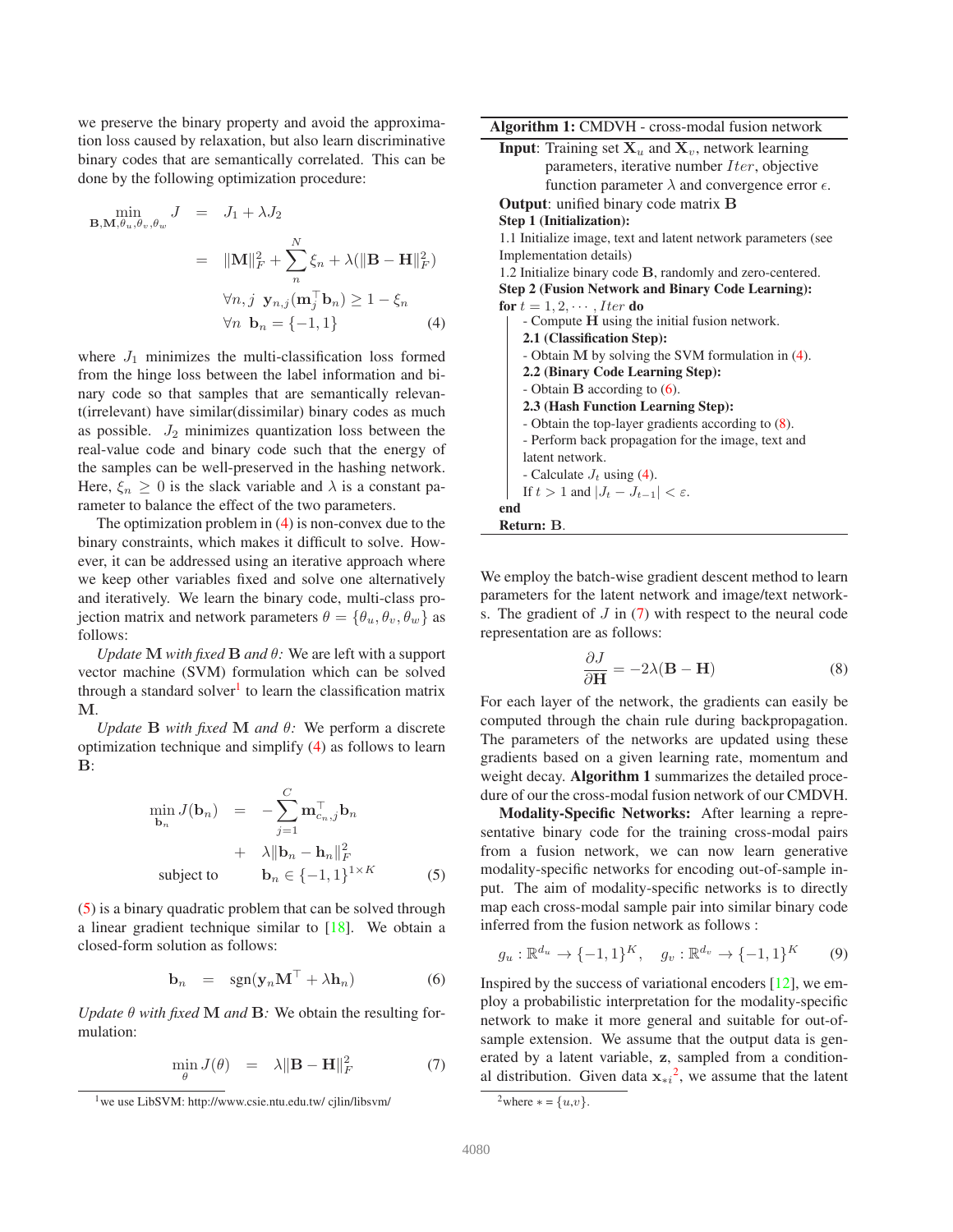<span id="page-4-3"></span>sample and binary code is generated as  $z_{\ast i} \sim p_{\theta_{\ast}}(z_{\ast i})$  and  $\mathbf{b}_i \sim p_{\theta_*}(\mathbf{b}_i | \mathbf{z}_{*i})$ , respectively. Similar to [\[12\]](#page-8-31), we generate a proposal distribution  $q_{\phi_*}(\mathbf{z}_*|\mathbf{x}_{*i})$  to approximate the posterior distribution  $p_{\theta_*}(\mathbf{z}_{*i}|\mathbf{x}_{*i})$  where we sample  $\mathbf{z}_{*i}$  as follows:

<span id="page-4-0"></span>
$$
\mathbf{z}_{*i}^{l} = \mu_{*i} + \sigma_{*i} \odot \epsilon^{l}
$$

$$
\epsilon^{l} \sim \mathcal{N}(0, 1)
$$
(10)

where  $\epsilon^l$  means the *l*-th sample of noise,  $\odot$  denotes elementwise multiplication,  $\mu_{*i}$  and  $\sigma_{*i}$  would be the output of the non-linear projection from network  $g(\mathbf{x}_{*i}, \theta_*)$  with input  $x_{*i}$  and parameter  $\theta_{*}$ . From [\(9\)](#page-3-7), we can have the proposal distribution to be:

$$
q_{\phi_*}(\mathbf{z}_{*i}|\mathbf{x}_{*i}) = \mathcal{N}(\mathbf{z}_{*i}|\mu_{*i}, \sigma_{*i}^2 \mathbf{I})
$$
(11)

We also assume that the prior over the latent variable is centered by a multivariate gaussian  $p_{\theta_*}(\mathbf{z}_*) = \mathcal{N}(\mathbf{z}_*; 0, \mathbf{I}).$ From this assumption, we can derive the analytic form of the Kullback-Liebler (KL) divergence as:

$$
D_{KL}(q_{\phi_*}(\mathbf{z}_{*i}|\mathbf{x}_{*i})||p_{\theta_*}(\mathbf{z}_{*i})) = \frac{1}{2} \sum_{j=1}^{J} (1 + \log((\sigma_{*i}^{(j)})^2 - (\mu_{*i}^{(j)})^2 - (\sigma_{*i}^{(j)})^2)(12)
$$

where j is the j-th element of  $\mu$  and  $\sigma$ . The KL divergence would act as a regularizer to the approximate posterior distribution. Finally, In order to ensure that the latent variable produces binary codes similar to the learned codes in the fusion network, we employ a probabilistic loss function in the form of a log-likelihood loss as follows:

$$
\log p(b_i^{(k)} | z_{\ast i}^{(k)}) = \log(1 + e^{b_i^{(k)} z_{\ast i}^{(k)}})
$$
\n(13)

where  $k$  is the  $k$ -th bit of the binary code. From these approximations, the network learning formulation can then be written as follows:

<span id="page-4-1"></span>
$$
\min_{\theta} \mathcal{L} = \sum_{i=1}^{N} \sum_{k=1}^{K} \mathcal{L}_{NLL} + \sum_{i=1}^{N} \alpha \mathcal{L}_{KLD}
$$
\n
$$
= \sum_{i=1}^{N} \sum_{k=1}^{K} -\log(1 + e^{b_i^{(k)} z_{*i}^{(k)}})
$$
\n
$$
- \frac{\alpha}{2} \sum_{i=1}^{N} \sum_{j=1}^{J} (1 + \log((\sigma_{*i}^{(j)})^2 - (\mu_{*i}^{(j)})^2 - (\sigma_{*i}^{(j)})^2)
$$
\n(14)

 $\mathcal{L}_{NLL}$  ensures that the binary data likelihood under the approximate posterior distribution is maximized.  $\mathcal{L}_{KLD}$  ensures that the KL divergence between the proposed distribution and prior distribution for the latent variable is minimized. Finally,  $\alpha$  is a constant parameter to balance the two **Algorithm 2:** CMDVH - modality-specific network

**Input**: Training set  $X_u$  and  $X_v$  with corresponding binary code matrix **B**, network learning parameters, iterative number  $Iter$ , objective function parameter  $\alpha$ , and convergence error  $\epsilon$ . **Output**: Network parameters  $\theta_u$  and  $\theta_v$ **Step 1 (Initialization):**

1.1 Initialize modality-specific network parameters (see Implementation details)

**Step 2 (Modality-Specific Hashing Network Learning): for**  $* = image(u)$ , text  $(v)$  **do** 

| for $t = 1, 2, \cdots$ Iter do                                       |
|----------------------------------------------------------------------|
| 2.1 (Forward Propagation):                                           |
| - Compute output of modality-specific network,                       |
| given input sample $x_*$ .                                           |
| - Split output to $\mu_*$ and $\sigma_*$ .                           |
| - Sample $z$ from (10).                                              |
| 2.2 (Backward Propagation):                                          |
| - Compute gradient of loss function (14).                            |
| - Perform gradient descent to learn $\theta_*$                       |
| end                                                                  |
| Calculate $\mathcal{L}_t$ using (14).                                |
| If $t > 1$ and $ \mathcal{L}_t - \mathcal{L}_{t-1}  < \varepsilon$ . |
| end                                                                  |
| <b>Return:</b> $\{\theta_u, \theta_v\}$ .                            |

loss terms. [\(14\)](#page-4-1) can be easily optimized by taking the gradient of the objective function and performing batch-wise backpropagation. **Algorithm 2** summarizes the detailed procedure of the modality-specific networks of our CMD-VH.

For new instances or query data, we simply use the learned modality-specific networks to obtain the output real-value codes and finally binarize them using the sign $(·)$ function. During retrieval, given a text query (can be image), we extract the query binary code using the learned text hashing network and obtain the most similar binary codes from the gallery (learned B) which are indexed to retrieve the most relevant images.

# **4. Experiments**

We conducted experiments on three widely used datasets to evaluate our CMDVH. The following describes the details of the experiments and results.

## **4.1. Datasets and Experimental Setup**

**Datasets**: We employed three cross-modal datasets in our experiments: Wiki, IAPRTC12 and NUS-WIDE. The Wiki dataset<sup>[3](#page-4-2)</sup> contains 2866 Wikipedia documents, where each document contains a single image and a corresponding text of at least 70 words. These documents are categorized

<span id="page-4-2"></span><sup>3</sup>http://www.svcl.ucsd.edu/projects/crossmodal/.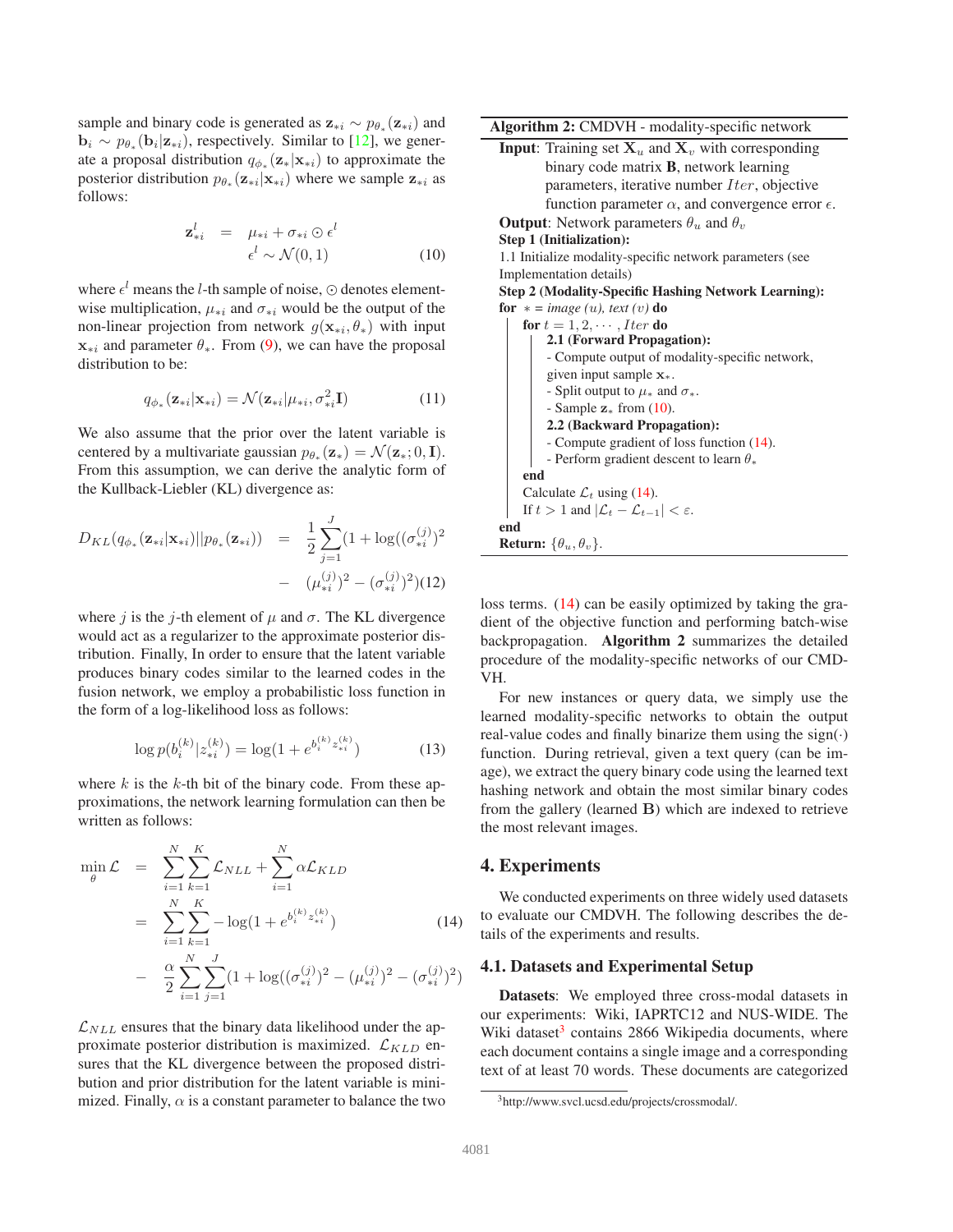<span id="page-5-4"></span>into 10 semantic classes, where each document is from one class. Each text is represented by a 10-dimensional feature vector which is computed from the latent Dirichlet Allocation (LDA) model. We randomly selected 75% documents from this dataset as the database and the rest as query samples.

The IAPR TC-12 dataset<sup>[4](#page-5-0)</sup> contains 19627 images with corresponding sentence descriptions. These imagesentence pairs present various semantics such as landscape, action and people categories. Similar to [\[2\]](#page-8-29), we use the top 22 frequent labels from the 275 concepts obtained generat-ed from the segmentation task<sup>[5](#page-5-1)</sup>. For the text features, we pre-process the sentence data removing the stop words and extract a bag-of-words (BoW) representation with a dimension of 500. We randomly select 100 pairs per class as the query set and the remaining data as the gallery set. Unlike the Wiki where each image was associated with one category class, the images in IAPRTC12 may have more than one label information.

The NUS-Wide dataset<sup>[6](#page-5-2)</sup> contains 269648 images which were annotated by 81 concept tags. Following the same settings in previous works  $[14, 23]$  $[14, 23]$ , we selected the 10 most frequent concepts and constructed a subset which contains 186577 images-tag pairs. Similar to the IAPRTC12, each image in the NUS-WIDE dataset is associated with multiple tags. In our experiments, each text is represented by a 1000-dimensional feature vector which is computed by the bag-of-words model. We randomly selected 99% samples to form the database and the rest as query samples.

**Evaluation Metrics**: For each dataset, we performed two cross-modal retrieval tasks: image-to-text retrieval and text-to-image retrieval, which search texts by a query image and search images by a query text, respectively. We use the mean average precision (mAP)  $[1, 14, 23]$  $[1, 14, 23]$  $[1, 14, 23]$  $[1, 14, 23]$  to measure the performance of different retrieval methods, which is defined as the mean of all queries' average precision,  $AP$ , defined as follows:

$$
AP = \frac{1}{M} \sum_{r=1}^{R} prec(r) \odot rel(r)
$$
 (15)

where  $M$  is the number of relevant instances in the retrieved set,  $prec(r)$  denotes the precision of the top r retrieved set, and  $rel(r)$  is an indicator of relevance of a given rank (which is set to 1 if relevant and 0 otherwise). Here, we consider two samples similar as long as there is at least one similar label. In our experiments, we use  $R = 100$ for the NUS-WIDE and Wiki dataset, and  $R = 500$  for the IAPRTC12. Generally, mAP measures the discriminative learning ability of different cross-modal retrieval methods, where a higher mAP indicates better retrieval performance.

Because the IAPRTC12 and NUS-WIDE dataset have multiple labels for each sample, it is important that a ranking metric is also evaluated. Hence, we also evaluate the Normalized Discounted Cumulative Gain (NDCG), and Average Cumulative Gain (ACG). For a given query sample  $x_a$ , these criterions are defined as follows:

$$
NDCG@p = \frac{1}{Z} \sum_{i=1}^{p} \frac{2^{r_i} - 1}{\log(1+i)}
$$
(16)

$$
ACG@p = \frac{1}{p} \sum_{i=1}^{p} r_i \tag{17}
$$

where  $Z$  is the normalized constant,  $r_i$  is the similarity level of the *i*th sample, and  $p$  is the number of retrieved samples in the ranking list.  $r_i$  represents a ranking level valued  $z$  is the query and  $i$ -th sample in gallery share  $z$  similar labels, and valued zero if they do not share any label. The NDCG evaluates the ranking by penalizing errors in higher ranked items more strongly, while ACG takes the average of the similarity levels of data within the retrieved samples.

**Implementation Details**: Our deep architecture and experiments were implemented under the MatConvNet [\[26\]](#page-8-33) framework. For the fusion network, the *image hashing network* used the pre-trained CNN-F from [\[4\]](#page-8-34) as our initial convolution and pooling layers up to FC7, and stack a number of new FC layers with dimensions of [4096  $\rightarrow$  $500 \rightarrow 200$ ] for all datasets, while the *text hashing network* is designed with fully-connected networks and use the pre-processed text features, given by each experiment, as input. We set the FC layers as  $[10 \rightarrow 100 \rightarrow 200]$ ,  $[1386 \rightarrow 500 \rightarrow 200]$ , and  $[1000 \rightarrow 500 \rightarrow 200]$ , for the Wiki, IAPRTC12, and NUS-WIDE dataset, respectively. For the latent network which fuses the output of image and text network, we used FC layers with dimensions of  $[200 \rightarrow 500 \rightarrow K]$ . For the modality-specific networks, we use the similar image and text networks except that a the top FC layer would have a size of  $2 \times K$  because of the splitting done during latent variable sampling. We perform end-to-end learning by having the learning rate at the new fully connected layers to be 0.01. To avoid overfitting and ruining the representative abstract features already learned during the pre-training, we reduce the learning rate of the remaining convolution and FC layers to be 0.0001. For both image and text network, we used the ReLU activa- $\int$  tion<sup>[7](#page-5-3)</sup> as the nonlinear activation function for the new fully connected layers except for the last layer. We use the hyperbolic tangent (tanh) function for the top layer of the latent network because it is able to squeeze the representation to a  $\{-1,1\}$  range which ensures that the quantization loss can be reduced as much as possible. The parameters in the new fully connected layers are initialized using the Xavier ini-

<sup>4</sup>http://imageclef/photodata.

<span id="page-5-0"></span><sup>5</sup>http://imageclef/SIAPRdata.

<span id="page-5-2"></span><span id="page-5-1"></span><sup>6</sup>http://lms.comp.nus.edu.sg/research/NUS-WIDE.htm

<span id="page-5-3"></span><sup>&</sup>lt;sup>7</sup>ReLU is a nonlinear transformation  $f(x) = max(0, x)$  [\[20\]](#page-8-35)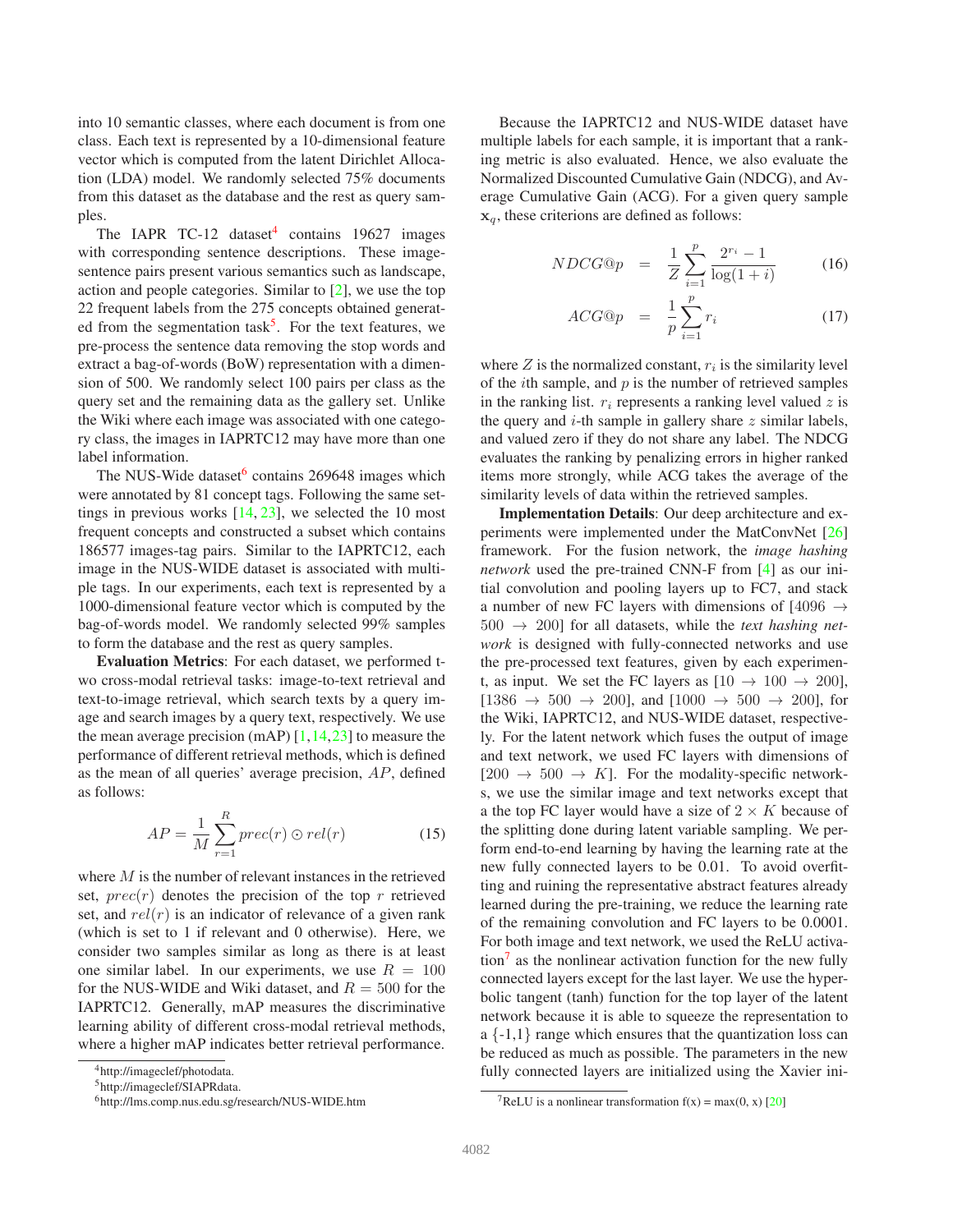<span id="page-6-5"></span>Table 1. mAP performance of different cross-modal hashing methods on different datasets, where images were used as query samples and texts/tags were employed as gallery samples, respectively.

<span id="page-6-2"></span>

|                  | Wiki    |         |         | IAPRTC12 |         |         |         | <b>NUS-WIDE</b> |         |         |         |          |
|------------------|---------|---------|---------|----------|---------|---------|---------|-----------------|---------|---------|---------|----------|
| Method           | 16 bits | 32 bits | 64 bits | 128 bits | 16 bits | 32 bits | 64 bits | 128 bits        | 16 bits | 32 bits | 64 bits | 128 bits |
| <b>CVH [14]</b>  | 0.2383  | 0.2038  | 0.1791  | 0.1580   | 0.5370  | 0.5409  | 0.5242  | 0.4962          | 0.5045  | 0.5484  | 0.5588  | 0.5583   |
| CCA-ITO [8]      | 0.3328  | 0.3216  | 0.3064  | 0.328    | 0.5587  | 0.5853  | 0.5895  | 0.5855          | 0.5400  | 0.5960  | 0.6194  | 0.6229   |
| PDH [23]         | 0.3251  | 0.3258  | 0.3436  | 0.3438   | 0.5927  | 0.6085  | 0.6302  | 0.6450          | 0.5687  | 0.6148  | 0.6475  | 0.6793   |
| LSSH $[37]$      | 0.3645  | 0.3713  | 0.3777  | 0.3580   | 0.5440  | 0.5769  | 0.5964  | 0.5985          | 0.5547  | 0.5734  | 0.5980  | 0.5968   |
| CMFH $[5]$       | 0.2665  | 0.2755  | 0.2876  | 0.2950   | 0.5601  | 0.5829  | 0.6079  | 0.6179          | 0.4772  | 0.5301  | 0.5763  | 0.6258   |
| <b>SCM [36]</b>  | 0.1387  | 0.1367  | 0.1413  | 0.1359   | 0.5665  | 0.5051  | 0.4548  | 0.4178          | 0.5190  | 0.4837  | 0.4495  | 0.4189   |
| SePH - $km$ [17] | 0.4144  | 0.4354  | 0.4374  | 0.4472   | 0.6177  | 0.6447  | 0.6500  | 0.6781          | 0.6524  | 0.6526  | 0.6637  | 0.6696   |
| DisCMH [35]      | 0.3754  | 0.3936  | 0.3901  | 0.3915   | 0.6174  | 0.6596  | 0.6503  | 0.6594          | 0.6826  | 0.7583  | 0.7752  | 0.7605   |
| <b>CMDVH</b>     | 0.4242  | 0.4430  | 0.4519  | 0.4442   | 0.7196  | 0.7727  | 0.8004  | 0.7902          | 0.8503  | 0.8755  | 0.8801  | 0.8910   |

Table 2. mAP performance of different cross-modal hashing methods on different datasets, where texts/tags were used as query samples and images were employed as gallery samples, respectively.

<span id="page-6-3"></span>

|                  | Wiki    |         |         | IAPRTC12 |         |         |         | NUS-WIDE |         |         |         |          |
|------------------|---------|---------|---------|----------|---------|---------|---------|----------|---------|---------|---------|----------|
| Method           | 16 bits | 32 bits | 64 bits | 128 bits | 16 bits | 32 bits | 64 bits | 128 bits | 16 bits | 32 bits | 64 bits | 128 bits |
| CVH[14]          | 0.3882  | 0.3362  | 0.2567  | 0.2297   | 0.5677  | 0.5784  | 0.5610  | 0.5362   | 0.5280  | 0.5732  | 0.5864  | 0.5807   |
| CCA-ITO [8]      | 0.5463  | 0.5505  | 0.5593  | 0.5633   | 0.5863  | 0.6123  | 0.6143  | 0.6053   | 0.5753  | 0.6151  | 0.6405  | 0.6360   |
| PDH [23]         | 0.5432  | 0.5592  | 0.57554 | 0.58474  | 0.5960  | 0.6133  | 0.6345  | 0.6488   | 0.5844  | 0.6402  | 0.6817  | 0.7087   |
| LSSH $[37]$      | 0.6061  | 0.6256  | 0.6384  | 0.6376   | 0.4868  | 0.5264  | 0.5547  | 0.5724   | 0.5857  | 0.6242  | 0.6293  | 0.6464   |
| $CMFH$ [5]       | 0.3955  | 0.4105  | 0.4473  | 0.4807   | 0.5592  | 0.5834  | 0.6084  | 0.6187   | 0.4965  | 0.5432  | 0.5995  | 0.6405   |
| <b>SCM [36]</b>  | 0.1322  | 0.1429  | 0.1556  | 0.1494   | 0.6521  | 0.5697  | 0.4776  | 0.4213   | 0.5485  | 0.5033  | 0.4481  | 0.3920   |
| SePH - $km$ [17] | 0.7007  | 0.6999  | 0.7099  | 0.7153   | 0.6105  | 0.6340  | 0.6404  | 0.6730   | 0.6604  | 0.6766  | 0.7043  | 0.7024   |
| DisCMH [35]      | 0.6772  | 0.6602  | 0.6632  | 0.6537   | 0.6532  | 0.6910  | 0.6921  | 0.6949   | 0.6519  | 0.7378  | 0.7535  | 0.7511   |
| <b>CMDVH</b>     | 0.7270  | 0.7326  | 0.7383  | 0.7371   | 0.7348  | 0.7744  | 0.8038  | 0.8111   | 0.8270  | 0.8328  | 0.8403  | 0.8782   |

Table 3. mAP performance of different deep cross-modal hashing methods on different datasets.

<span id="page-6-4"></span>

| IAPRTC <sub>12</sub> |                   |         |         |         |          |  |  |  |  |  |
|----------------------|-------------------|---------|---------|---------|----------|--|--|--|--|--|
|                      | Method            | 16 bits | 32 bits | 64 bits | 128 bits |  |  |  |  |  |
|                      | DNH-C $[15]$      | 0.5250  | 0.5592  | 0.5902  | 0.6339   |  |  |  |  |  |
| $I \to T$            | <b>DVSH</b> [2]   | 0.5696  | 0.6321  | 0.6964  | 0.7236   |  |  |  |  |  |
|                      | <b>CMDVH</b>      | 0.7196  | 0.7727  | 0.8004  | 0.7902   |  |  |  |  |  |
|                      | <b>DNH-C [15]</b> | 0.4692  | 0.4838  | 0.4905  | 0.5053   |  |  |  |  |  |
| $T \to I$            | DVSH[2]           | 0.6037  | 0.6395  | 0.6806  | 0.6751   |  |  |  |  |  |
|                      | <b>CMDVH</b>      | 0.7348  | 0.7744  | 0.8038  | 0.8111   |  |  |  |  |  |
|                      | <b>NUSWIDE</b>    |         |         |         |          |  |  |  |  |  |
|                      | Method            | 16 bits | 32 bits | 64 bits | 128 bits |  |  |  |  |  |
|                      | <b>CAH</b> [3]    | 0.4920  | 0.5084  | 0.5407  | 0.5628   |  |  |  |  |  |
| $I \rightarrow T$    | <b>DCMH</b> [10]  | 0.6249  | 0.6355  | 0.6720  |          |  |  |  |  |  |
|                      | <b>CMDVH</b>      | 0.8503  | 0.8755  | 0.8801  | 0.8910   |  |  |  |  |  |
|                      | CAH[3]            | 0.5019  | 0.5135  | 0.5451  | 0.5800   |  |  |  |  |  |
| $T \to I$            | <b>DCMH</b> [10]  | 0.6791  | 0.6829  | 0.6906  |          |  |  |  |  |  |
|                      | <b>CMDVH</b>      | 0.8270  | 0.8328  | 0.8403  | 0.8782   |  |  |  |  |  |

tialization  $[6]^8$  $[6]^8$  $[6]^8$ . The momentum, and weight decay were set to 0.9, and 0.0001, respectively. In our experiments, the parameters  $\lambda_1$  and  $\alpha$  were set to 0.2 and 0.5, respectively, which were obtained by cross-validation on the Wiki dataset using 16 bits.

## **4.2. Experimental Results**

**Comparisons with State-of-the-art Cross-Modal Hashing Methods**: We compared our CMDVH with the different state-of-the-art cross-modal hashing methods which can be grouped to unsupervised (CVH, PDH,

<span id="page-6-0"></span><sup>8</sup>
$$
W = U\left[-\sqrt{\frac{6}{n_{in}+n_{out}}}, \sqrt{\frac{6}{n_{in}+n_{out}}}\right]
$$
 where  $W \in \mathbb{R}^{n_{in} \times n_{out}}$ 

CCA-ITQ, LSSH, CMFH) and supervised (SCM, SePH,  $DisCMH$ ).<sup>[9](#page-6-1)</sup> To have a fair comparison because they are shallow methods, we make use of CNN features extracted at the FC7 layer for the images from the pre-trained model initially used by our CMDH method. Also, to maximize the learning potential of each dataset, we made use of the gallery samples as training data to learn the hashing functions. During retrieval, methods that employ unified binary code learning (LSSH, CMFH, SePH, DisCMH) similar to CMDH use the learned binary code as gallery set, while other methods (CVH, PDH, CCA-ITQ, SCM) use the learned hash function to obtain the binary codes for the gallery set. Tables [1](#page-6-2) and [2](#page-6-3) show the mAP performance by Hamming Ranking. It can be observed that our method provided the best performance compared to the shallow cross-modal hashing methods. This may be because our DCNN model captured the nonlinearities of the raw data due to several nonlinear transformations. Although SePH also performed nonlinear transformations, it was done explicitly through kernels which cannot really maximize the information from raw data. The DisCMH method gave competitive results with our CMHN method at lower bits, but did not consistently improve as the bit size increased. This may be because it performed linear projection which may have limited the binary code mapping. In addition, a larger performance gap can be seen in the IARPTC12 and NUSWIDE experiments most probably due to larger

<span id="page-6-1"></span><sup>9</sup>Authors provided their codes except for DisCMH in which we implemented ourselves.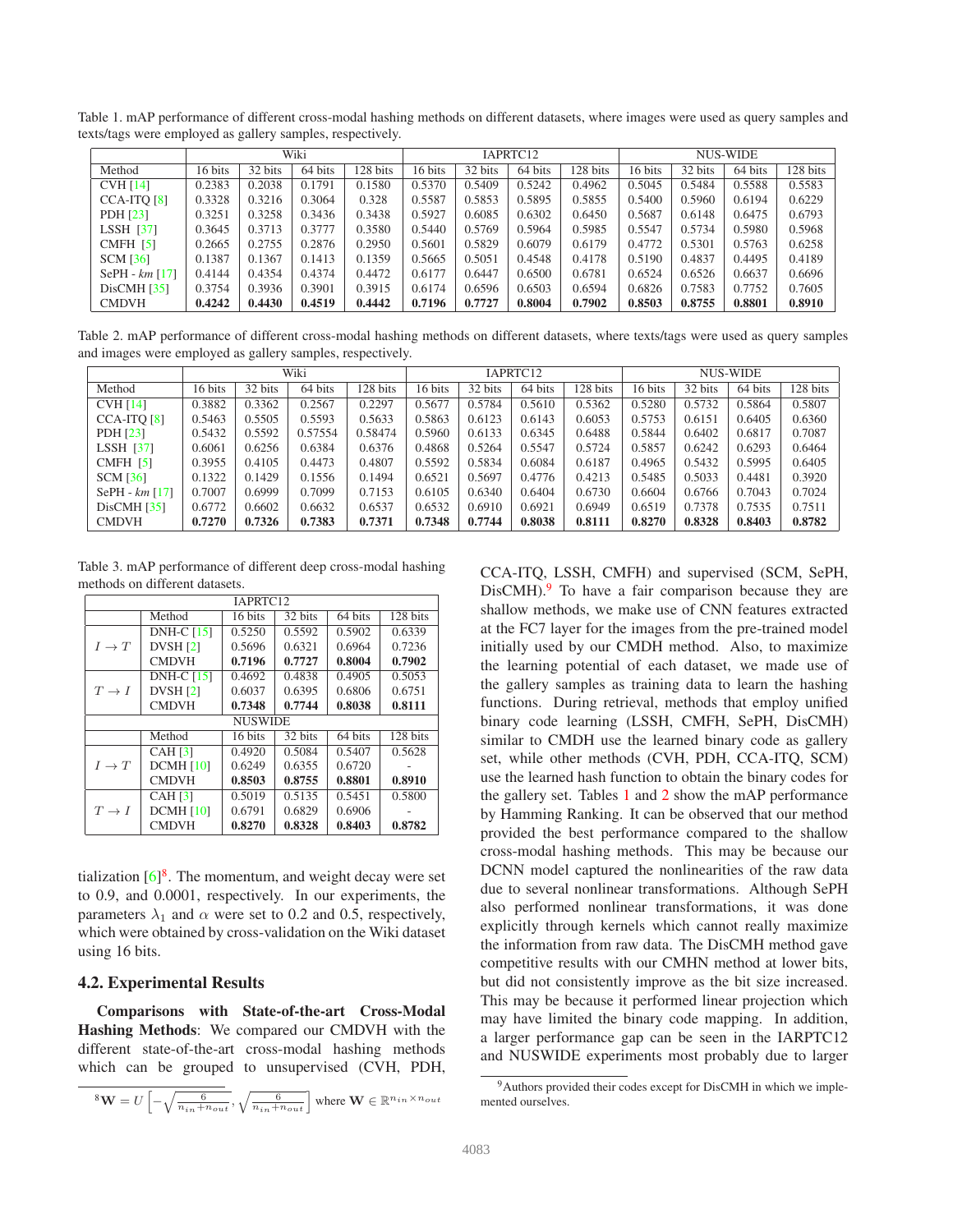

<span id="page-7-0"></span>Figure 2. NDCG performance of different cross-modal hashing methods for the IAPRTC12 and NUSWIDE database.



<span id="page-7-1"></span>Figure 3. ACG performance of different cross-modal hashing methods for the IAPRTC12 and NUSWIDE database.

training data which hashing network training fully utilized. Figures [2-](#page-7-0) [3](#page-7-1) show the NDCG and ACG performance. Unlike other methods that gave the same weight if samples have at least one similar label between them during training, it can be seen that our method shows the best results by a large margin which shows that our method addressed the ranking problem well by exploiting the label information fully.

**Comparisons with Current Deep Cross-Modal Hashing Methods**: We also compared our method with current deep cross-modal hashing methods as shown in Table  $3.^{10}$  $3.^{10}$  $3.^{10}$  $3.^{10}$  It can be seen, that our model gave best results, using the shared binary code as gallery for the two benchmark datasets. This may be due to several reasons; First, the CAH method still used handcrafted image features as input for their deep networks while our method performed a complete network learning from raw images. Second, the DCMH method performed end-to-end learning but exploited the label information directly to the neural code output of the hash networks, and not the binary code which may have lead to some approximation loss. Finally, DVSH and DNH-C both performed end-to-end supervised metricbased network training in the form of cosine hinge loss and triplet ranking loss, respectively, which may not fully obtain discriminative binary codes compared to our classificationbased hinge loss learning.

**Empirical Analysis**: We also investigated variants of our CMDVH method to see the importance of each aspect of our architecture and learning method. CMDVH1 ignores the latent network in the cross-modal fusion network which assumes that simply combining the outputs of the image

Table 4. mAP performance of different variants of our CMDVH method on the NUS-WIDE dataset.

<span id="page-7-3"></span>

|                   | Method             | 16 bits | 32 bits | 64 bits | 128 bits |
|-------------------|--------------------|---------|---------|---------|----------|
|                   | <b>CMDVH1</b>      | 0.7864  | 0.8615  | 0.8631  | 0.8666   |
| $I \to T$         | CMDVH <sub>2</sub> | 0.8234  | 0.8576  | 0.8762  | 0.8821   |
|                   | <b>CMDVH</b>       | 0.8503  | 0.8755  | 0.8801  | 0.8910   |
| $T \rightarrow I$ | <b>CMDVH1</b>      | 0.7390  | 0.8206  | 0.8375  | 0.8504   |
|                   | CMDVH <sub>2</sub> | 0.7992  | 0.8280  | 0.8282  | 0.8583   |
|                   | <b>CMDVH</b>       | 0.8270  | 0.8328  | 0.8403  | 0.8782   |

and text network would be representative enough for binary code inference. CMDVH2 ignores the probabilistic interpretation of the modality-specific network and simply learn the binary codes from a negative log likelihood loss. Table [4](#page-7-3) shows the performance of these variants on the NUS-WIDE database. We see that a fusion network is still important to perform the nonlinear transformation to make the learned codes more representative.

#### **5. Conclusion**

In this paper, we have proposed a cross-modal deep variational hashing (CMDVH) for scalable multimedia retrieval. Our method learns a fusion network to learn binary codes from cross-modal training pairs which exploits class label information, which learn a generative modalityspecific hash network for the out-of-sample extension. Experimental results on three multimedia retrieval datasets have shown the effectiveness of the proposed approach.

#### **Acknowledgements**

This work was supported in part by the National Key Research and Development Program of China under Grant 2016YFB1001001 and the National Natural Science Foun-

<span id="page-7-2"></span><sup>10</sup>Results are obtained from the respective author's papers. We used the same experimental setup as mentioned in their papers.